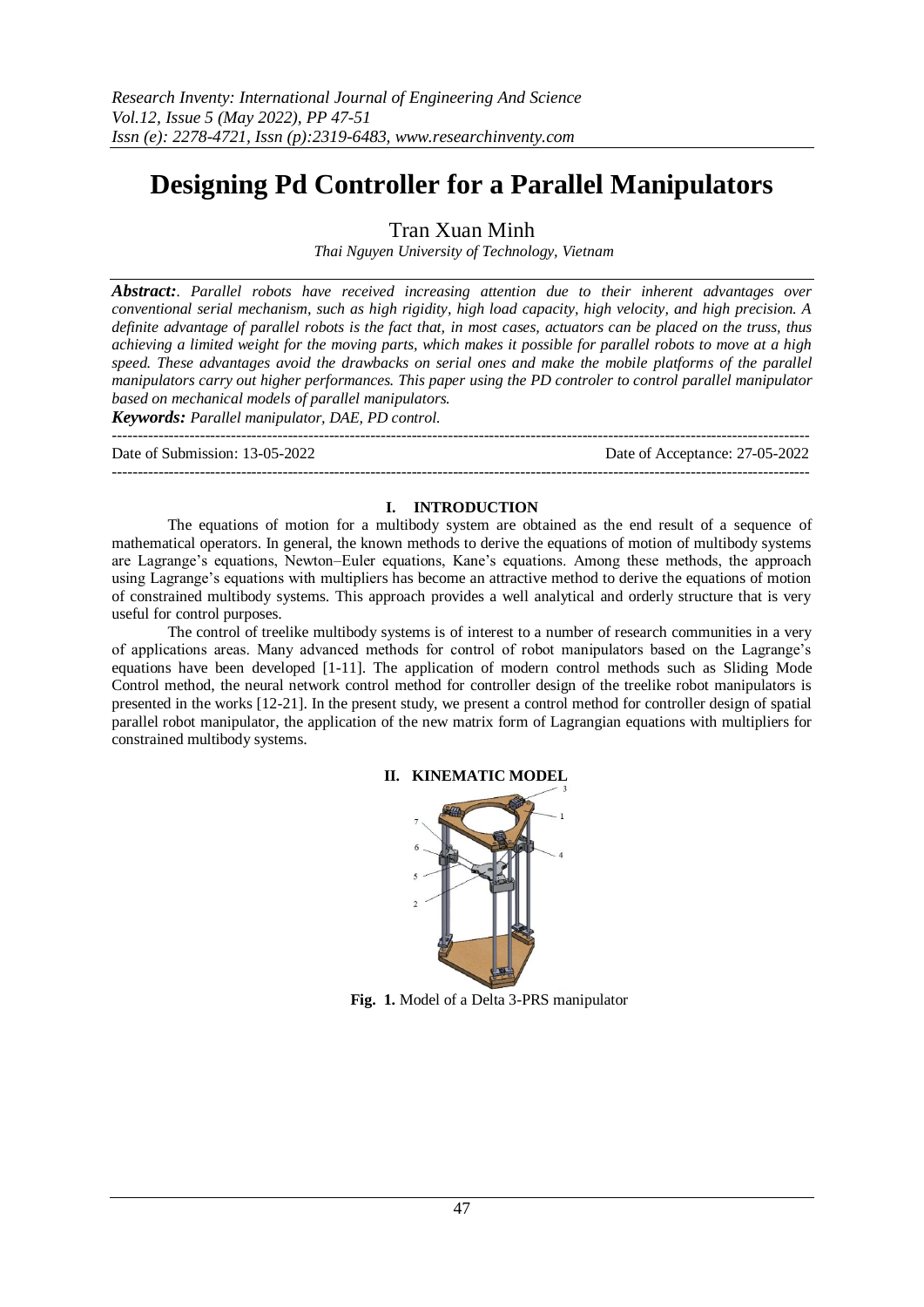

**Fig. 3.** Positioning diagram of  $B_iD_i$  in the space

For the sake of simplicity in system dynamics analysis, parallelogram stages are modeled by bars  $B_1D_1$ ,  $B_2D_2$ , and  $B_3D_3$ . These bars of length l are connected to the stitches driven by Cardan joints and connected to the machine table by ball joints. These bars of length l are connected to the sliding driven stage by Cardan joints and connected to the moving table by ball joints.  $B_iD_i$  stages are positioned by angles  $\theta_i$ ,  $\gamma_i$ , as shown in Fig. 3. For convenience, the following symbols are included :

$$
\mathbf{q}_{a} = \begin{bmatrix} d_{1} & d_{2} & d_{3} \end{bmatrix}^{T}, \mathbf{q}_{p} = \begin{bmatrix} \theta_{1} & \theta_{2} & \theta_{3} & \gamma_{1} & \gamma_{2} & \gamma_{3} \end{bmatrix}^{T}, \mathbf{x} = \begin{bmatrix} x_{p} & y_{p} & z_{p} \end{bmatrix}^{T}
$$
(1)

where  $\mathbf{q}_{\alpha}$ ,  $\mathbf{q}_{\beta}$ , x are the independent generalized coordinates of active joints, passive joints, and coordinates of the center P of the moving table B (manipulation coordinates). Thus, the generalized coordinates are  $\mathbf{s} = \begin{bmatrix} \mathbf{q}_a^T & \mathbf{q}_p^T & \mathbf{x}^T \end{bmatrix}^T$ .

In this model, the parallelogram joints are replaced by solid bars whose mass is evenly distributed over the bar length. The weight and length of the bar are equal to the weight and length of the parallelogram joint.

$$
\mathbf{s} = \begin{bmatrix} d_1 & d_2 & d_3 & x_p & y_p & z_p \end{bmatrix}^T \in \square^6 \tag{2}
$$

Applying the Lagrange factor equation, we can establish the motion equation of the robot in the form of a matrix as below

$$
\mathbf{M}\left(s\right)\mathbf{s}+\mathbf{C}\left(s,s\right)\mathbf{s}+\mathbf{g}\left(s\right)+\mathbf{\Phi}_{s}^{T}\left(s\right)\lambda=\tau
$$
\n(3)

$$
\mathbf{f}\left(\mathbf{s}\right) = \mathbf{0} \tag{4}
$$

where:

$$
\tau = \begin{bmatrix} F_1 & F_2 & F_3 & 0 & 0 & 0 \end{bmatrix}^T; \ \lambda = \begin{bmatrix} \lambda_1 & \lambda_2 & \lambda_3 \end{bmatrix}^T; \ \Phi_s(s) = \frac{\partial \mathbf{f}}{\partial s} \in \mathbb{D}^{3 \times 6}
$$

$$
\mathbf{M}(s) = diag \begin{bmatrix} m_1 + \frac{1}{2} m_2, m_1 + \frac{1}{2} m_2, m_1 + \frac{1}{2} m_2, \\ m_p + \frac{3}{2} m_2, m_p + \frac{3}{2} m_2, m_p + \frac{3}{2} m_2 \end{bmatrix}
$$

$$
\mathbf{g}(s) = - \left[ \left( m_1 + \frac{1}{2} m_2 \right) g \left( m_1 + \frac{1}{2} m_2 \right) g \left( m_1 + \frac{1}{2} m_2 \right) g \left( 0 & 0 & \left( m_p + \frac{3}{2} m_2 \right) g \right]^T \right]
$$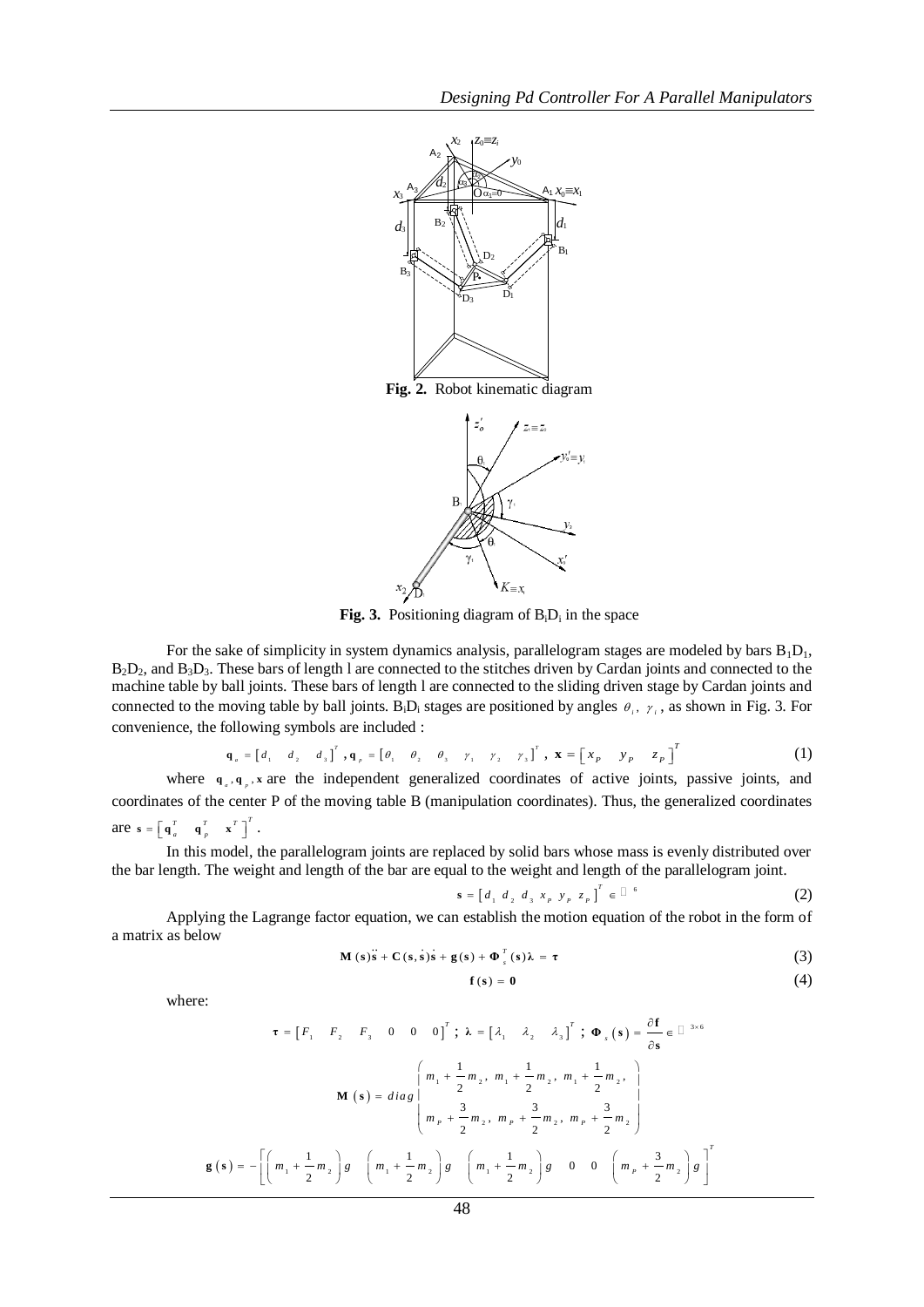The constraint equations are established based on the following conditions:

 $(x_{\overline{B}} - x_{\overline{E}})^2 + (y_{\overline{B}} - y_{\overline{E}})^2 + (z_{\overline{B}} - z_{\overline{E}})^2 - l^2 = 0$ 

Therefore, the constraint equations have the following form:  
\n
$$
f_i = l^2 - (\cos \alpha_i (R - r) - x_p)^2 - (\sin \alpha_i (R - r) - y_p)^2 - (d_i + z_p)^2 = 0
$$
 with i=1, 2, 3

The matrix  $C(s, s)$  is calculated from the mass matrix  $M(s)$  using the Kronecker product as follows:

$$
\mathbf{C}\left(\mathbf{s}, \dot{\mathbf{s}}\right) = \frac{\partial \mathbf{M}\left(\mathbf{s}\right)}{\partial \mathbf{s}} \left(\mathbf{E} \otimes \dot{\mathbf{s}}\right) - \frac{1}{2} \left(\frac{\partial \mathbf{M}\left(\mathbf{s}\right)}{\partial \mathbf{s}} \left(\dot{\mathbf{s}} \otimes \mathbf{E}\right)\right)^{T} \tag{5}
$$

where E is a unit matrix of the size of the vector s. Since  $M(s)$  is a diagonal matrix whose elements are constants,  $C(s, s) = 0$ .

## **III. CONTROL DESIGN**

From the constraint equation **f(s)= 0,** solving the inverse kinematics problem, we obtain the desired position, velocity, and acceleration of the active joints of the robot  $\mathbf{q}_a^d(t)$ ,  $\dot{\mathbf{q}}_a^d(t)$ . Denoting  $\mathbf{q}_a(t)$ ,  $\mathbf{q}_a(t)$ ,  $\mathbf{q}_a(t)$  as the actual position, velocity, and acceleration of the active joints of the robot. Then, the positional error has the following form :

$$
\mathbf{e}(t) = \mathbf{q}_a(t) - \mathbf{q}_a^d(t) \tag{6}
$$

We choose the control rule **u**(t) as below :

$$
\mathbf{e}(t) = \mathbf{q}_a(t) - \mathbf{q}_a^d(t) \to \mathbf{0}
$$
 (7)

with

$$
\mathbf{v} = \mathbf{q}_a^d - \mathbf{K}_b \mathbf{e} - \mathbf{K}_p \mathbf{e}
$$
 (8)

where  $\kappa_{\nu}$ ,  $\kappa_{\nu}$  are positive definite diagonal matrices:

$$
\dot{V}(t) = \mathbf{n}^T \overrightarrow{\mathbf{M}} \mathbf{n} + \frac{1}{2} \mathbf{n}^T \overrightarrow{\mathbf{M}} \mathbf{n} + \sum_{i=1}^{n_a} \mathbf{w}_i^T \mathbf{w}_i, k_{pi} > 0, k_{pi} > 0
$$

We get:

$$
\overline{\mathbf{M}} \left( \ddot{\mathbf{q}}_a^d - \mathbf{K}_{p} \mathbf{e} - \mathbf{K}_{p} \mathbf{e} \right) + \overline{\mathbf{C}} \mathbf{q}_a + \overline{\mathbf{g}} \\
= \overline{\mathbf{M}} \ddot{\mathbf{q}}_a + \overline{\mathbf{C}} \dot{\mathbf{q}}_a + \overline{\mathbf{g}} \tag{9}
$$

From (9) we have:

$$
\overline{\mathbf{M}} \left[ \mathbf{e} + \mathbf{K}_{p} \mathbf{e} + \mathbf{K}_{p} \mathbf{e} \right] = \mathbf{0}
$$
 (10)

Since M is a positive deterministic matrix, from (10) we have:  $\mathbf{e} + \mathbf{K}_p \mathbf{e} + \mathbf{K}_p \mathbf{e} = \mathbf{0}$  (11)

Since  $\mathbf{K}_p$ ,  $\mathbf{K}_p$  are two diagonal matrices, from (11) we receive:

$$
\dddot{e}_i + k_{i} \dot{e}_i + k_{i} \dot{e}_i = 0 \quad (i = 1, 2, ..., n_a)
$$
 (12)

Define:

$$
k_{pi} = \omega_i^2, \ k_{Di} = 2\delta_i \tag{13}
$$

Then, solution of (12) has the following form:

$$
e_i(t) = A_i e^{-\delta_i t} \sin(\omega_i t + \alpha_i) \to 0 \quad khi t \to \infty
$$
 (14)

If  $K_{p}$ ,  $K_{p}$  are chosen as diagonal matrices with positive elements, the system of differential equations (12) will be exponentially stable. The control technique is straightforward. However, it is necessary to know precisely the matrices and vectors  $M_a$ ,  $C_a$ ,  $g_a$ ,  $d_a$ , that is, to know precisely the model parameters. In other words, accurate model parameters are required.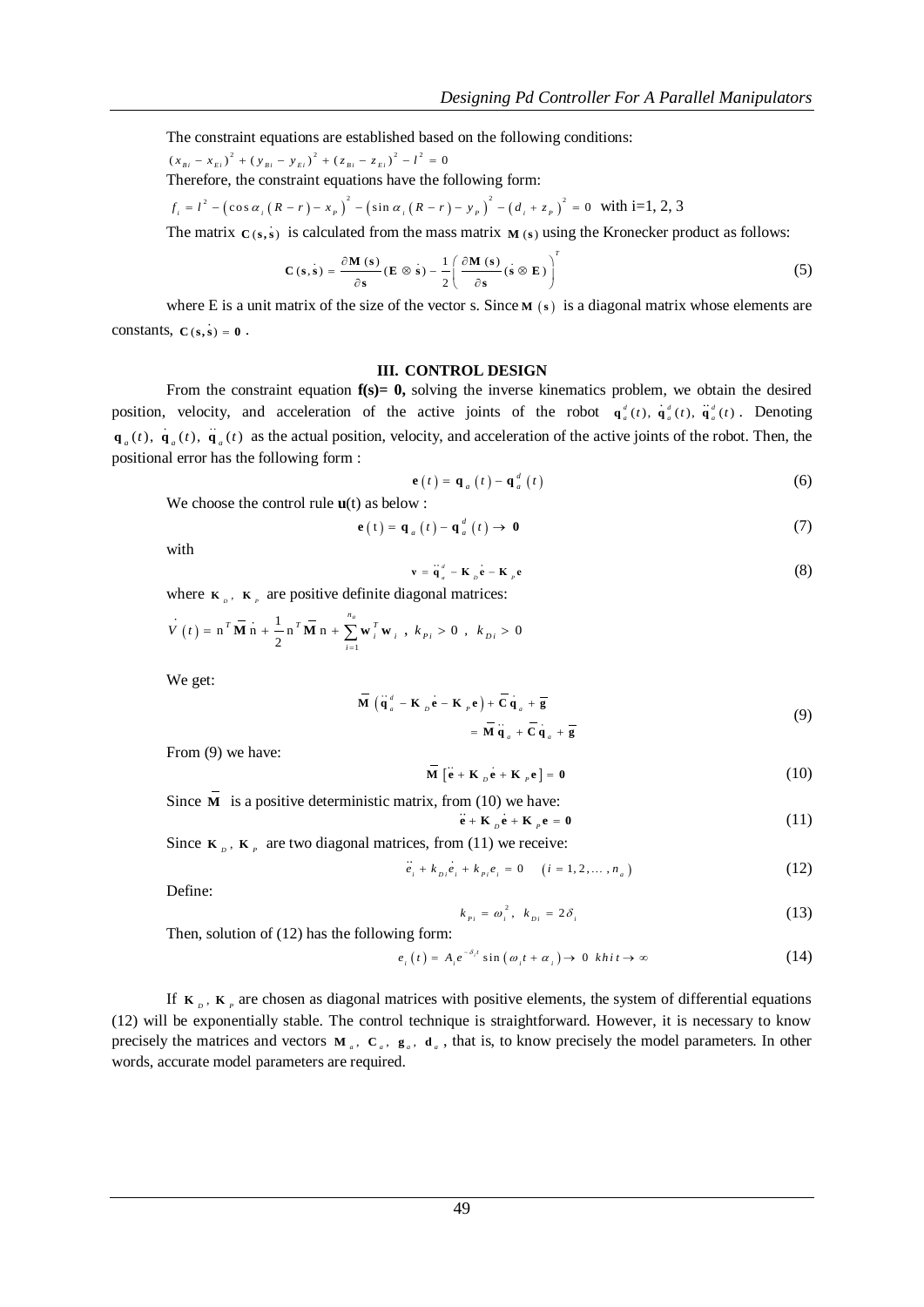



*Fig. 4. Control diagram*

## **IV. CONCLUSION**

This paper presents the construction of controllers for parallel manipulators based on a system of algebraic differential equations. The application of the PD control law to compensate uncertainties in the parallel robot manipulators. The new matrix form of Lagrangian equations with multipliers for constrained multibody systems was used to derive dynamic equations of spatial parallel robot manipulators. The simulation results showed PD control method good results when using enough accurate mechanical models.

## **Conflict of interest**

There is no conflict to disclose.

## **ACKNOWLEDGEMENT**

This work was supported by Thai Nguyen University of Technology, Vietnam.